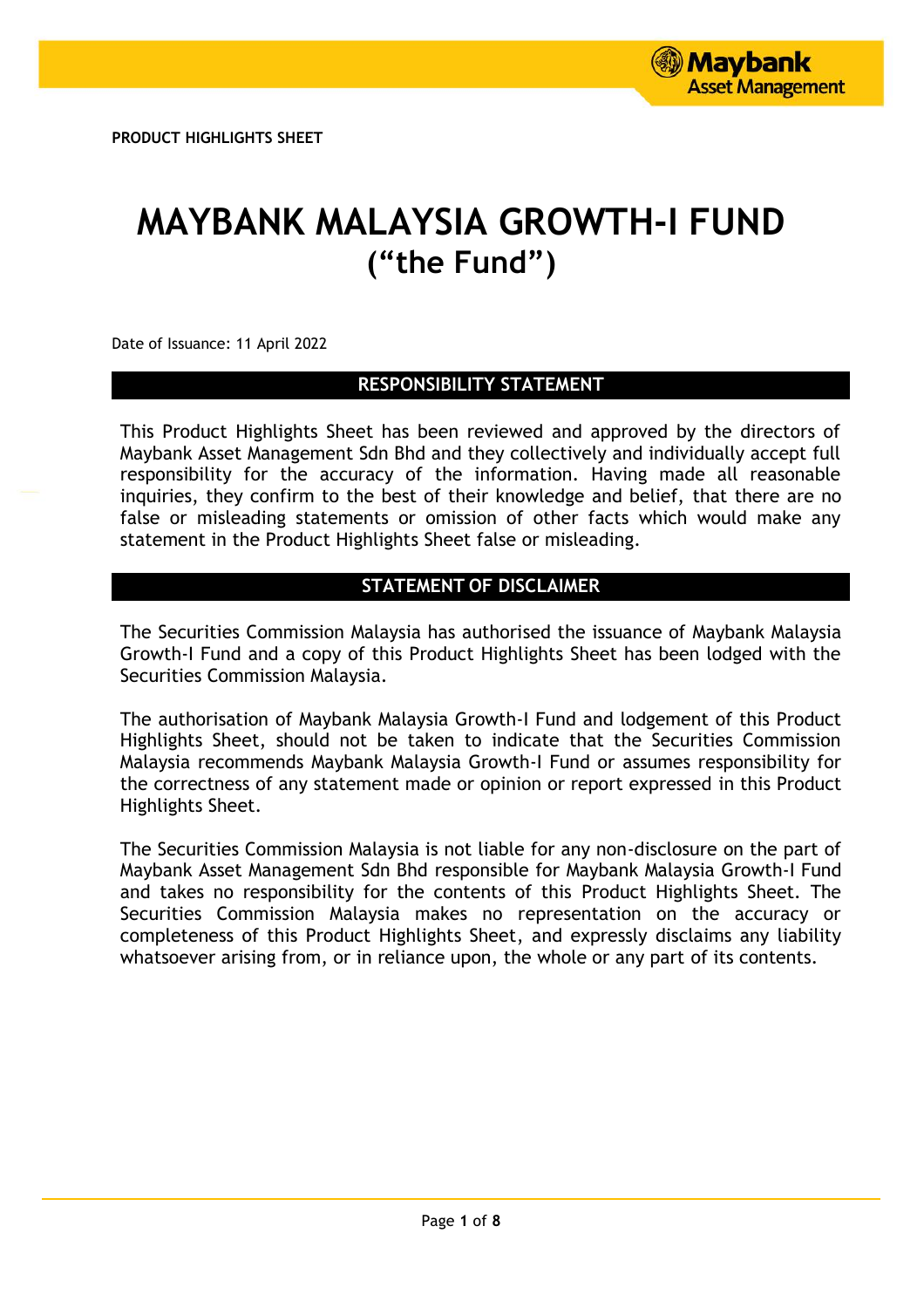

**This Product Highlights Sheet only highlights the key features and risks of Maybank Malaysia Growth-I Fund. Investors are advised to request, read and understand the disclosure documents before deciding to invest.**

#### **1. What is Maybank Malaysia Growth-I Fund?**

Maybank Malaysia Growth-I Fund ("MMGI") is Maybank Asset Management Sdn Bhd's Shariahcompliant equity fund. The Fund aims to achieve a steady capital growth over the medium to long term\* period through investments permissible under the Shariah principles.

*\*Medium term means a period between 3 to 5 years and long term means a period of more than 5 years.*

#### **2. Fund Suitability**

The Fund is suitable for investors who:

- are looking for investments in a diversified portfolio of assets that conform to the Shariah principles; and
- have a medium term to long term investment horizon.

#### **3. Investment Objective**

The Fund aims to achieve a steady capital growth over the medium to long term period through investments permissible under the Shariah principles.

#### **4. Key Product Features**

| <b>Fund Type</b>                | Growth.                                                                                                                                                                                                                                                                                                                                                                                                                                |  |  |  |  |
|---------------------------------|----------------------------------------------------------------------------------------------------------------------------------------------------------------------------------------------------------------------------------------------------------------------------------------------------------------------------------------------------------------------------------------------------------------------------------------|--|--|--|--|
| <b>Fund Category</b>            | Equity fund.                                                                                                                                                                                                                                                                                                                                                                                                                           |  |  |  |  |
|                                 | 90% of the FTSE Bursa Malaysia EMAS Shariah Index ("FBM EMAS Shariah<br>$Index$ ")                                                                                                                                                                                                                                                                                                                                                     |  |  |  |  |
|                                 | 10% of the Maybank 1 month General Investment Account ("GIA")-i tier 1<br>$\bullet$<br>rate                                                                                                                                                                                                                                                                                                                                            |  |  |  |  |
| Performance<br><b>Benchmark</b> | Information on FBM EMAS Shariah Index can be obtained from<br>www.bursamalaysia.com. Information on Maybank 1 month GIA-i tier 1 rate can<br>be obtained from www.maybank2u.com.my.                                                                                                                                                                                                                                                    |  |  |  |  |
|                                 | The composite benchmark is a reflection of the Fund's portfolio structure and<br>objective.                                                                                                                                                                                                                                                                                                                                            |  |  |  |  |
|                                 | The risk profile of the Fund is different from the risk profile of the benchmark.                                                                                                                                                                                                                                                                                                                                                      |  |  |  |  |
| <b>Investment Strategy</b>      | The investment strategy of the Fund is to enhance the value of the Fund<br>through diversification of equities that comply with Shariah principles within<br>the permitted investment parameters. Emphasis is given to companies with<br>earnings growth potential and consistent earnings track records in the<br>medium term to long term horizon, qualified and experienced management<br>and corporate governance policy in place. |  |  |  |  |
|                                 | The Fund invests in a diversified portfolio of Malaysian Shariah-compliant<br>equities. However, the Fund may invest up to 25% of its Net Asset Value<br>("NAV") in Shariah-compliant equities in the Asia Pacific markets. The Fund                                                                                                                                                                                                   |  |  |  |  |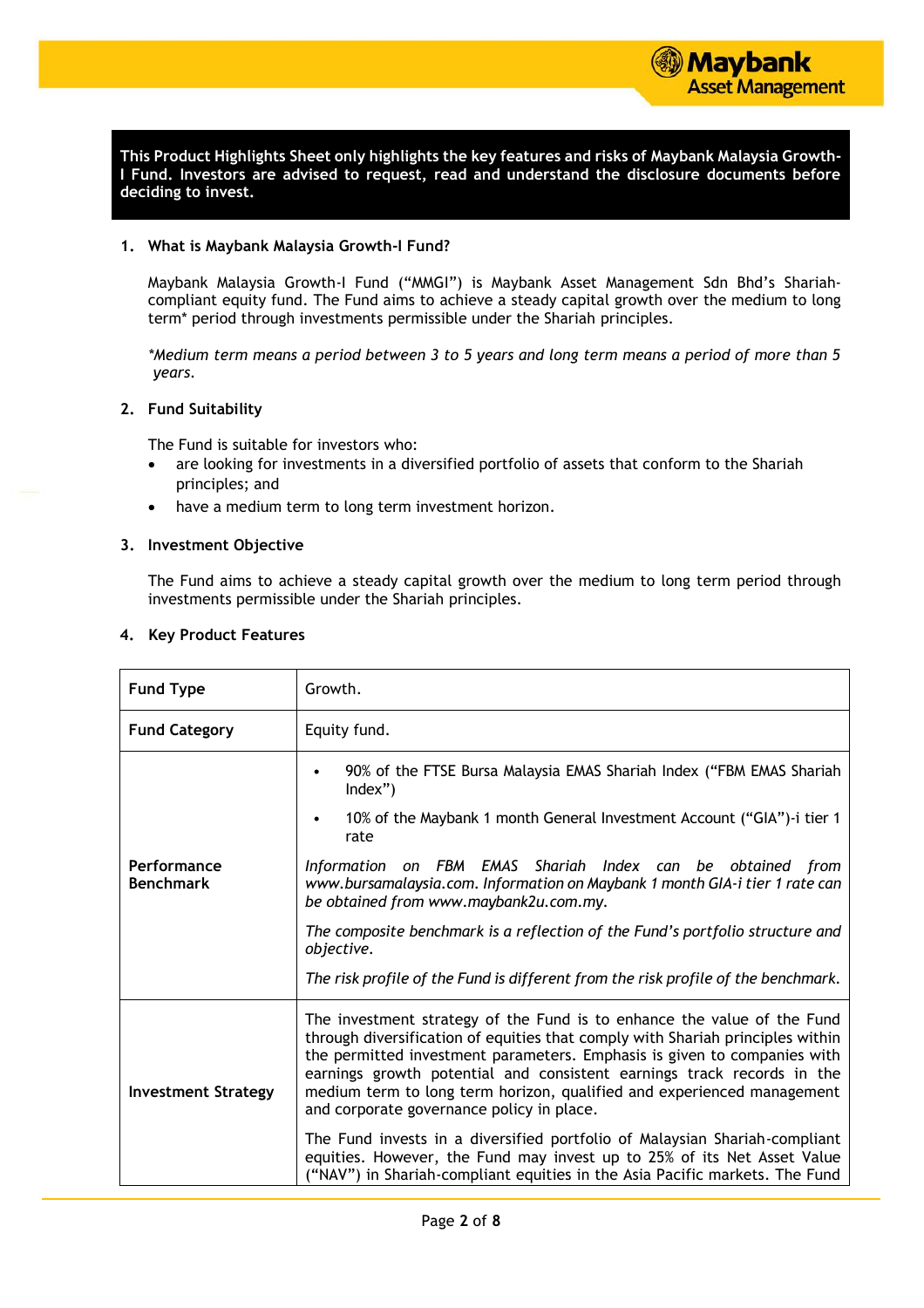|                                                |                                                                                                                                                                                                                                                                                                                                                                                                   |                                                                                                    |                                                            | <b>ASSEL Management</b> |  |  |
|------------------------------------------------|---------------------------------------------------------------------------------------------------------------------------------------------------------------------------------------------------------------------------------------------------------------------------------------------------------------------------------------------------------------------------------------------------|----------------------------------------------------------------------------------------------------|------------------------------------------------------------|-------------------------|--|--|
|                                                | may also invest in Shariah-compliant stocks that derive the majority of their<br>revenue from the Asia Pacific markets. The external investment manager of<br>the Fund ("EIM") may also invest up to 10% of the NAV of the Fund in unlisted<br>Shariah-compliant securities.                                                                                                                      |                                                                                                    |                                                            |                         |  |  |
|                                                |                                                                                                                                                                                                                                                                                                                                                                                                   | Note: Please refer to section 3.1 in the master prospectus (Shariah funds)<br>for further details. |                                                            |                         |  |  |
| <b>Launch Date</b>                             | 24 November 2000.                                                                                                                                                                                                                                                                                                                                                                                 |                                                                                                    |                                                            |                         |  |  |
| Manager                                        | Maybank Asset Management Sdn Bhd.                                                                                                                                                                                                                                                                                                                                                                 |                                                                                                    |                                                            |                         |  |  |
| <b>Management Fee</b>                          |                                                                                                                                                                                                                                                                                                                                                                                                   |                                                                                                    | 1.50% of the NAV, calculated and accrued on a daily basis. |                         |  |  |
| <b>Sales Charge</b>                            | Up to 5.5% of the NAV per unit.<br>Note: The sales charge for the Fund is negotiable, subject to the discretion of the<br>Manager.                                                                                                                                                                                                                                                                |                                                                                                    |                                                            |                         |  |  |
| <b>Repurchase Charge</b>                       | Nil.                                                                                                                                                                                                                                                                                                                                                                                              |                                                                                                    |                                                            |                         |  |  |
|                                                | <b>Equity</b>                                                                                                                                                                                                                                                                                                                                                                                     | Bond/Sukuk/<br><b>Fixed Income</b>                                                                 | <b>Balanced</b>                                            | Money<br><b>Market</b>  |  |  |
|                                                | Up to 2.5% of<br>amount switched                                                                                                                                                                                                                                                                                                                                                                  | MYR25 per<br>transaction                                                                           | MYR25 per<br>transaction                                   | Nil                     |  |  |
| <b>Switching Charge</b>                        | Notes:<br>The above is applicable for all switching transactions except where, other than<br>(i)<br>switching transactions into a money market fund, the sales charge of the fund<br>to be switched into is equal or lower than the sales charge of the Fund, in which<br>case the switching charge shall be MYR25 only.<br>The Manager reserves the right to waive the switching charge.<br>(ii) |                                                                                                    |                                                            |                         |  |  |
| <b>Transfer Charge</b>                         |                                                                                                                                                                                                                                                                                                                                                                                                   | MYR25 per transfer.<br>Note: The Manager reserves the right to waive the transfer charge.          |                                                            |                         |  |  |
| <b>Trustee</b>                                 |                                                                                                                                                                                                                                                                                                                                                                                                   | AmanahRaya Trustees Berhad.                                                                        |                                                            |                         |  |  |
| <b>Trustee Fee</b>                             | 0.08% per annum of the NAV of the Fund, (before deducting annual<br>management fee and annual trustee fee for the day) accrued daily, subject<br>to a minimum fee of MYR18,000 per annum.                                                                                                                                                                                                         |                                                                                                    |                                                            |                         |  |  |
| <b>Shariah Adviser</b>                         | Amanie Advisors Sdn Bhd.                                                                                                                                                                                                                                                                                                                                                                          |                                                                                                    |                                                            |                         |  |  |
| <b>External Investment</b><br>Manager          | Maybank Islamic Asset Management Sdn Bhd.                                                                                                                                                                                                                                                                                                                                                         |                                                                                                    |                                                            |                         |  |  |
| <b>Minimum Initial</b><br>Investment           | MYR500 or such other lower amount as determined by the Manager from time<br>to time.                                                                                                                                                                                                                                                                                                              |                                                                                                    |                                                            |                         |  |  |
| <b>Minimum Additional</b><br><b>Investment</b> | to time.                                                                                                                                                                                                                                                                                                                                                                                          | MYR100 or such other lower amount as determined by the Manager from time                           |                                                            |                         |  |  |
| <b>Minimum Holdings</b>                        | 100 units or such other lower amount as determined by the Manager from<br>time to time.                                                                                                                                                                                                                                                                                                           |                                                                                                    |                                                            |                         |  |  |

**Maybank**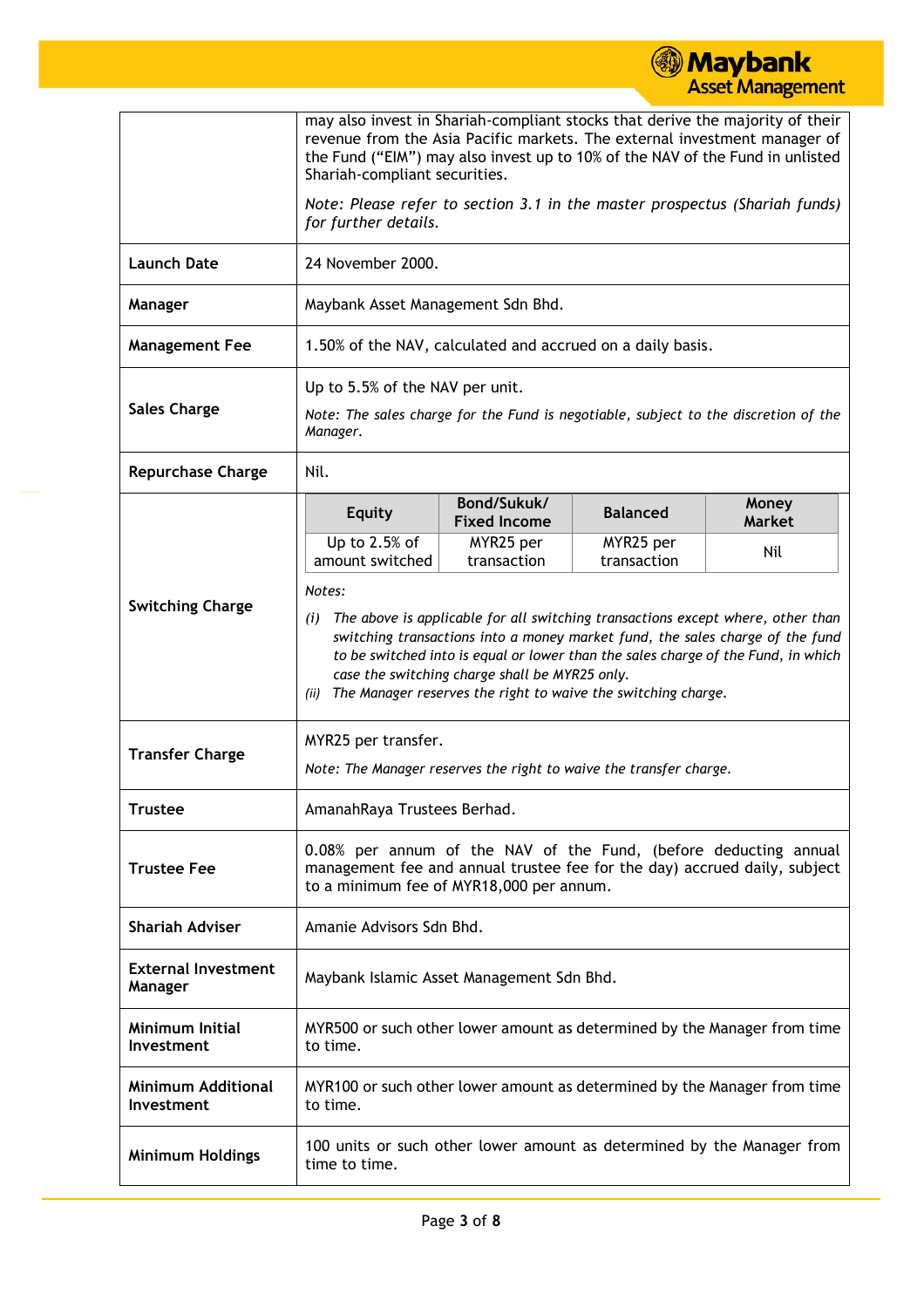

**YOU SHOULD NOT MAKE PAYMENT IN CASH TO A UNIT TRUST CONSULTANT OR ISSUE A CHEQUE IN THE NAME OF A UNIT TRUST CONSULTANT.**

#### **5. Asset Allocation**

| <b>Asset Type</b>          | Range                                        |
|----------------------------|----------------------------------------------|
| Shariah-compliant equities | Minimum 70% to maximum 98% of the Fund's NAV |
| Islamic liquid assets      | Minimum 2% of the Fund's NAV                 |

#### **6. Key Risks**

#### **Specific Risks of the Fund**

#### Equity specific risk

Prices of a particular equity may fluctuate in response to the circumstances affecting individual companies such as adverse financial performance, news of a possible merger or loss of key personnel of a company. Any adverse price movements of such equity will adversely affect the Fund's NAV. However, this impact is mitigated through careful selection of equities through site visits, fundamental analysis and portfolio diversification.

#### Credit and default risk

Credit risk relates to the creditworthiness of the issuers of the sukuk or Islamic money market instruments and their expected ability to make timely payment of profit and/or principal. Any adverse situations faced by the issuer may impact the value as well as liquidity of the sukuk or Islamic money market instrument. In the case of rated sukuk or issuers of Islamic money market instruments, this may lead to a credit downgrade. Default risk relates to the risk that an issuer of a sukuk or Islamic money market instrument either defaulting on payments or failing to make payments in a timely manner which will in turn adversely affect the value of the sukuk or Islamic money market instruments. This could adversely affect the value of the Fund.

#### Profit rate risk

Profit rate risk refers to the impact of profit rate changes on the valuation of sukuk and Islamic money market instruments. When profit rates rise, sukuk and Islamic money market instrument's prices generally decline and this may lower the market value of the Fund's investment in sukuk and Islamic money market instruments. The reverse may apply when profit rates fall. In order to mitigate profit rate risk, the EIM will need to manage the sukuk and Islamic money market instruments portfolio by taking into account the profit rate and time to maturity of the sukuk and Islamic money market instruments.

#### Currency risk

As the investments of the Fund may be denominated in currencies other than the base currency i.e. MYR, any fluctuation in the exchange rate between the base currency and the currencies in which the investments are denominated may have an impact on the value of these investments. Investors should be aware that if the currencies in which the investments are denominated depreciate against the base currency, this will have an adverse effect on the NAV of the Fund in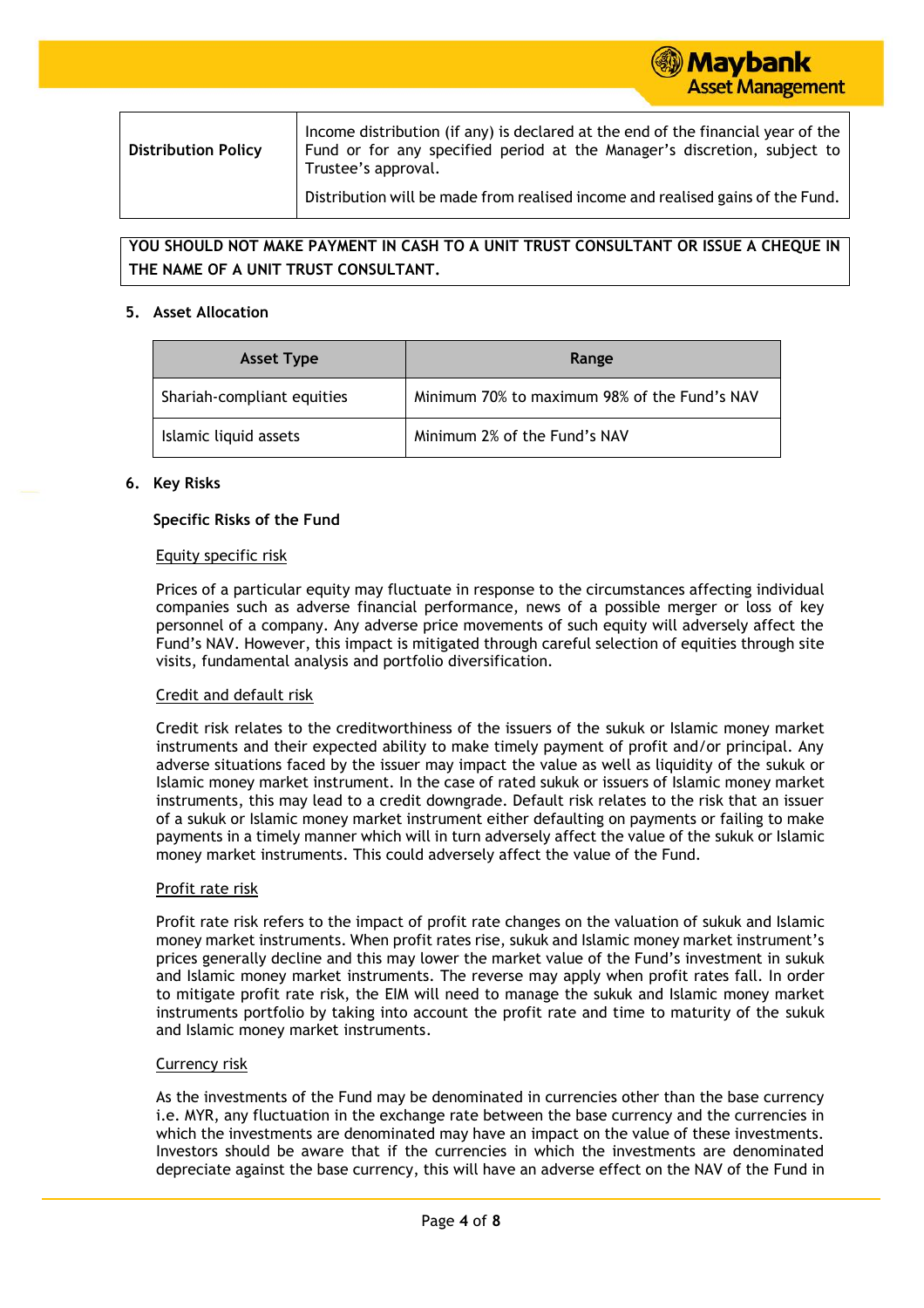the base currency and vice versa. Investors should note that any gains or losses arising from the fluctuation in the exchange rate may further increase or decrease the returns of the investment.

#### Country risk

Investments of the Fund in any countries may be affected by changes in the economic and political climate, restriction on currency repatriation or other developments in the law or regulations of the countries in which the Fund invests in. For example, the deteriorating economic condition of such countries may adversely affect the value of the investments undertaken by the Fund in those affected countries. This in turn may cause the NAV of the Fund or price of units to fall.

Additionally, in some countries, direct investments in securities may be prohibited and restricted due to regulatory requirements. For instance, the prior application or registration of an investment licence or investor code is required in countries such as India, Korea, Taiwan and Vietnam before any investment can be made in these countries. As such, in the event that investments in these countries are undertaken, there may be a risk that such registration or licence may be revoked or not renewed by the relevant authority. This may cause the Fund's investment in these countries to be frozen by the regulator of these countries and result in the investment for the Fund in these countries to be suspended.

#### Shariah non-compliance risk

This is the risk of the Fund not conforming to Shariah Investment Guidelines. The Manager and EIM would be responsible for ensuring that the Fund is managed and administered in accordance with Shariah Investment Guidelines. Note that as the Fund can only invest in Shariah-compliant instruments, non-compliance may adversely affect the NAV of the Fund when the rectification of non-compliance results in losses.

*Investors are reminded that the risks listed above may not be exhaustive and if necessary, they should consult their adviser(s), e.g. bankers, lawyers, Shariah advisers, stockbrokers or independent professional advisers for a better understanding of the risks.*

*For more details, please refer to section 3.5 in the master prospectus (Shariah funds) for the general and specific risks of investing in the Fund.*

*Note: If your investments are made through an institutional unit trust scheme adviser ("Distributor") which adopts the nominee system of ownership, you would not be deemed to be a unit holder under the deed and as a result, your rights as an investor may be limited. Accordingly, the Manager will only recognize the Distributor as a unit holder of the Fund and the Distributor shall be entitled to all the rights conferred to it under the deed.*

#### **7. Valuation of Investment**

The Fund is valued once every business day after the close of the market in which the portfolio of the Fund is invested for the relevant day but not later than 5.00 p.m. on the next business day. The daily price of the Fund for a particular business day will not be published on the next day but will instead be published the next following day (i.e. the price will be two (2) days old).

Investors will be able to obtain the unit price of the Fund from [www.maybank-am.com.](http://www.maybank-am.com/)my. Alternatively, the Manager's client servicing personnel can be contacted at 03-2297 7888.

#### **8. Exiting from Investment**

| Submission of Repurchase Request | The cut-off time for repurchase of units shall be at<br>4.00 p.m. on a business day.                                         |  |  |  |  |
|----------------------------------|------------------------------------------------------------------------------------------------------------------------------|--|--|--|--|
|                                  | Note: The Manager's distributors may have an earlier cut-off<br>time for receiving applications in respect of any dealing in |  |  |  |  |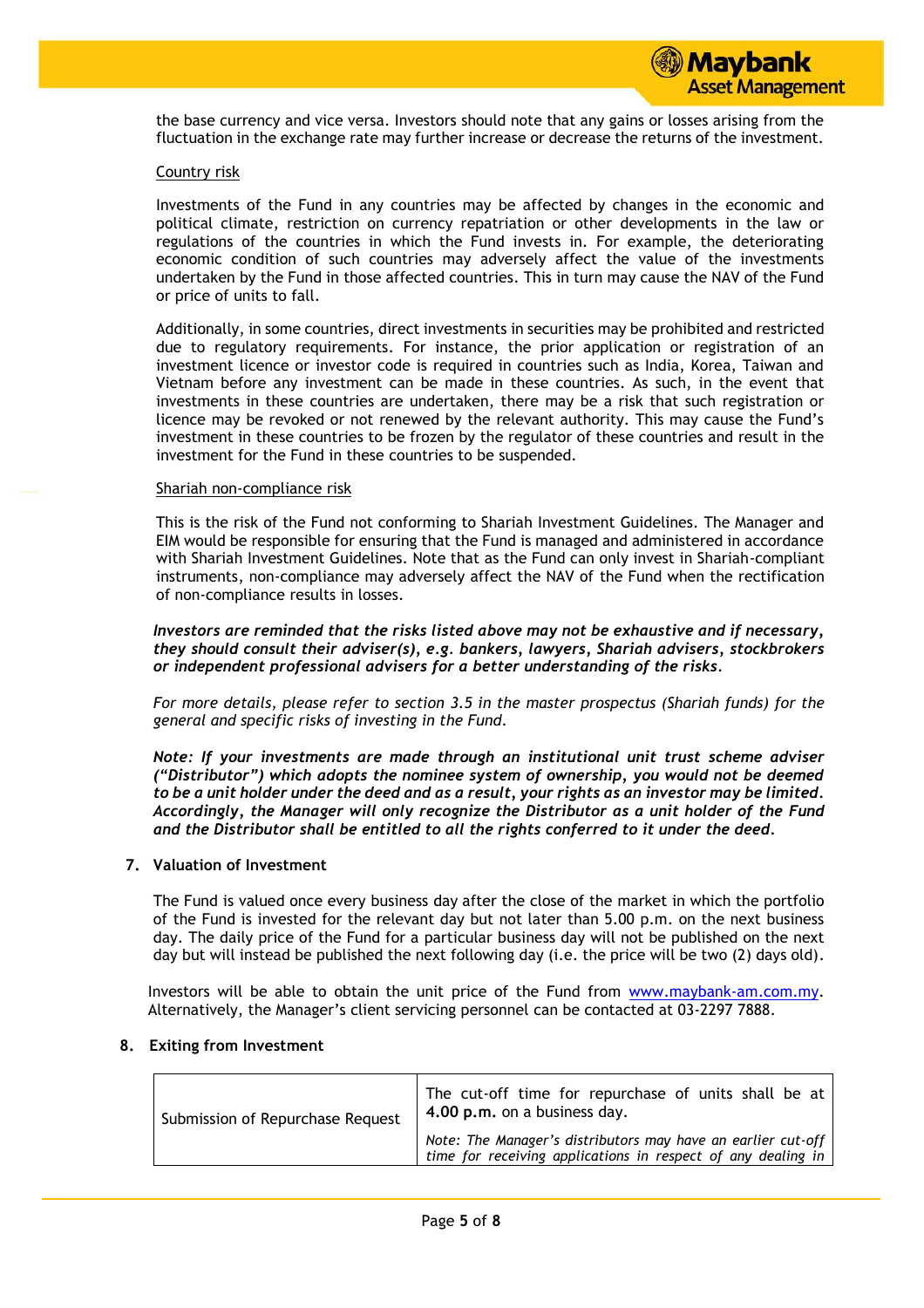

|                                   | Units. Please check with the respective distributors for their<br>respective cut-off time.                                       |
|-----------------------------------|----------------------------------------------------------------------------------------------------------------------------------|
| Payment of Repurchase Proceeds    | Repurchase proceeds will be paid out within ten (10) days<br>from the date the repurchase request is received by the<br>Manager. |
| Remittance of Repurchase Proceeds | The Manager shall remit the repurchase proceeds to the<br>account held in the name of the unit holder(s).                        |

#### **9. Fund Performance**

#### **Average total return of MMGI for the financial year ended 30 April**

|               | 1- Year | 3- Year | 5-Year | 10-Year |
|---------------|---------|---------|--------|---------|
| MMGI(%)       | 22.72   | 0.98    | 2.95   | 4.21    |
| Benchmark (%) | 19.29   | 0.46    | 1.78   | 2.62    |

*The average total return of the Fund is based on the following calculation:*

Performance return = NAV t – NAV t-1 NAV t-1 Annualised performance return = (1+performance return)^ $\left(\frac{\text{number of period per year}}{\text{total no. of periods}}\right)$  - 1 *NAV t refers to NAV at the end of the period. NAV t-1 refers to NAV at the beginning of the period.*

#### **Annual total return for the financial years ended 30 April**

|                    | 2021  | 2020    | 2019   | 2018 | 2017                          | 2016   | 2015   | 2014  | 2013  | 2012 |
|--------------------|-------|---------|--------|------|-------------------------------|--------|--------|-------|-------|------|
| MMGI (%)           | 22.72 | (10.90) |        |      | (5.77) (1.23)  13.66   (5.04) |        | (0.92) | 17.96 | 13.52 | 3.74 |
| Benchmark  <br>(%) | 19.29 | (6.84)  | (8.78) | 1.62 | 6.03                          | (5.99) | (0.82) | 12.59 | 8.37  | 5.20 |

*The total return of the Fund is based on the following calculation:*

| Capital return $=$  |     | NAV per unit at the end of the period<br>NAV per unit at the beginning of the period | -1 |
|---------------------|-----|--------------------------------------------------------------------------------------|----|
| $l$ Income return = |     | Income distribution per unit<br>NAV per unit on ex-date                              |    |
| Total return        | $=$ | $(1 +$ Capital return) x $(1 +$ Income return) - 1                                   |    |

# **1-Year Fund performance review**

The Fund registered a total return of 22.72% against its benchmark's return of 19.29%, thus outperformed the benchmark by 3.43%.

*The benchmark was changed on 17 September 2017 from 90% of the FBM Emas Shariah Index and 10% of the 1-month GIA rates of commercial banks to the current benchmark to better reflect the Fund's asset allocation and investment strategy. Prior to 17 November 2008, the benchmark was the FBM EMAS Shariah Index.*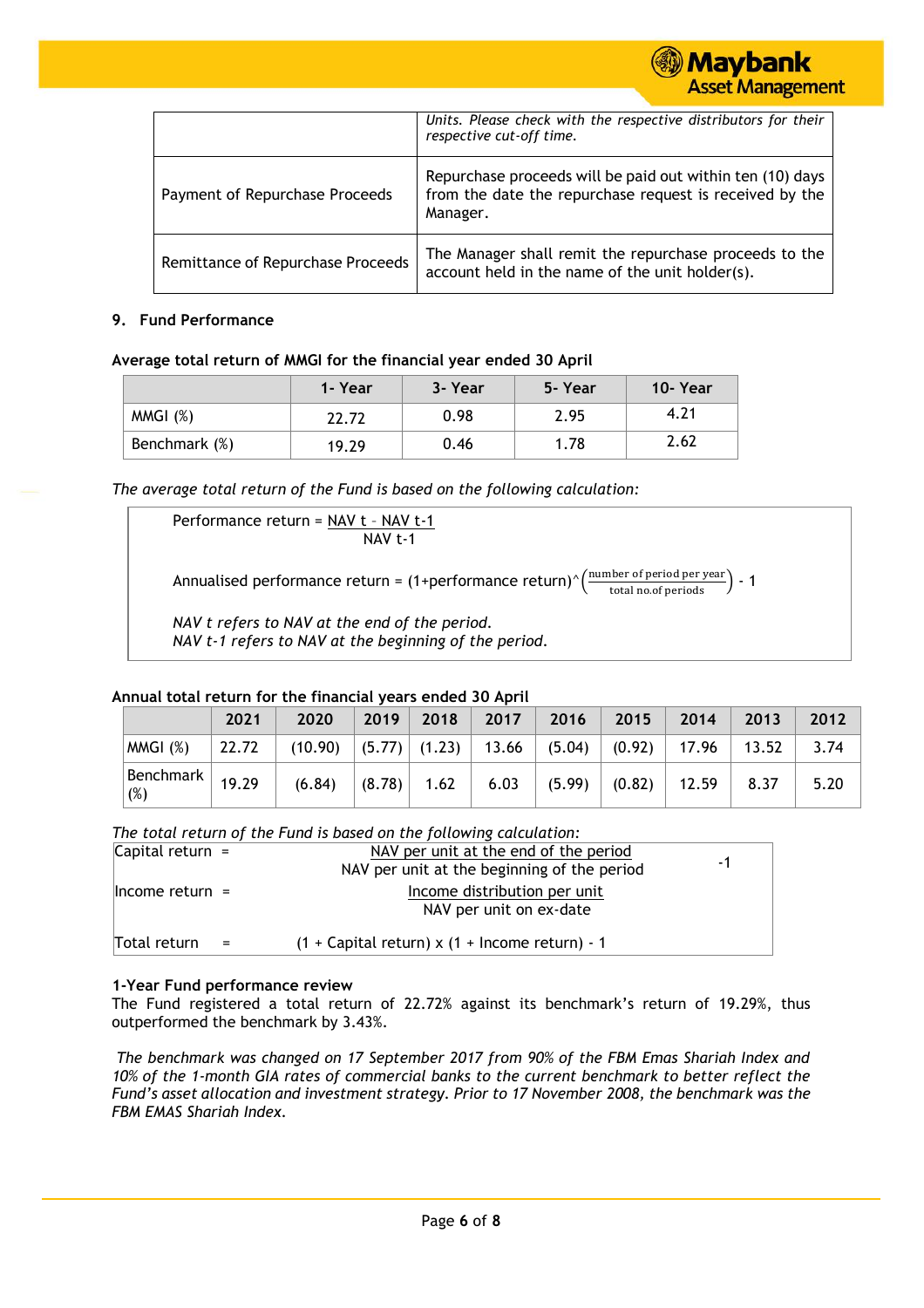# **Portfolio Turnover Ratio ("PTR") as at 30 April**

|             | 2021    | 2020 | 2019 |
|-------------|---------|------|------|
| PTR (times) | $0.78*$ | .74  |      |

\* *The PTR is higher than the previous financial year due to increase in trading activities during the period under review.*

### **Distribution as at 30 April**

|                                   | 2021   | 2020 | 2019 |
|-----------------------------------|--------|------|------|
| Gross distribution per unit (sen) | RM0.03 | Nil  | Nil  |
| Net distribution per unit (sen)   | RM0.03 | Nil  | Nil  |

*Distribution was in the form of reinvestment.*

#### **PAST PERFORMANCE OF THE FUND IS NOT AN INDICATION OF ITS FUTURE PERFORMANCE**

#### **10. Contact Information**

*I. For internal dispute resolution, you may contact:*

# *Clients Servicing Personnel*

*Tel : 03-2297 7888 Fax : 03–2715 0071 Email : mamcs@maybank.com.my Website : [www.maybank-am.com](http://www.maybank-am.com/)*

- *II. If you are dissatisfied with the outcome of the internal dispute resolution process, please refer your dispute to the Securities Industry Dispute Resolution Center (SIDREC):*
	- *a. via phone to : 03-2282 2280*
	- *b. via fax to : 03-2282 3855*
	- *c. via email to : [info@sidrec.com.my](mailto:info@sidrec.com.my)*
	- *d. via letter to : Securities Industry Dispute Resolution Center (SIDREC) Unit A-9-1, Level 9, Tower A Menara UOA Bangsar No. 5, Jalan Bangsar Utama 1 59000 Kuala Lumpur*
- *III. You can also direct your complaint to the Securities Commission Malaysia (SC) even if you have initiated a dispute resolution process with SIDREC. To make a complaint, please contact the SC's Consumer & Investor Office:*
	- *a. via phone to : 03-6204 8999*
	- *b. via fax to : 03-6204 8991*
	- *c. via email to : [aduan@seccom.com.my](mailto:aduan@seccom.com.my)*
	- *d. via the online complaint form available at [www.sc.com.my](http://www.sc.com.my/)*
	- *e. via letter to : Consumer & Investor Office Securities Commission Malaysia No 3 Persiaran Bukit Kiara Bukit Kiara 50490 Kuala Lumpur*
- *IV. Federation of Investment Managers Malaysia (FIMM)'s Complaints Bureau:*
	- *a. via phone to : 03–2092 3800*
	- *b. via fax to : 03–2093 2700*
	- *c. via email to : [complaints@fimm.com.my](mailto:complaints@fimm.com.my)*